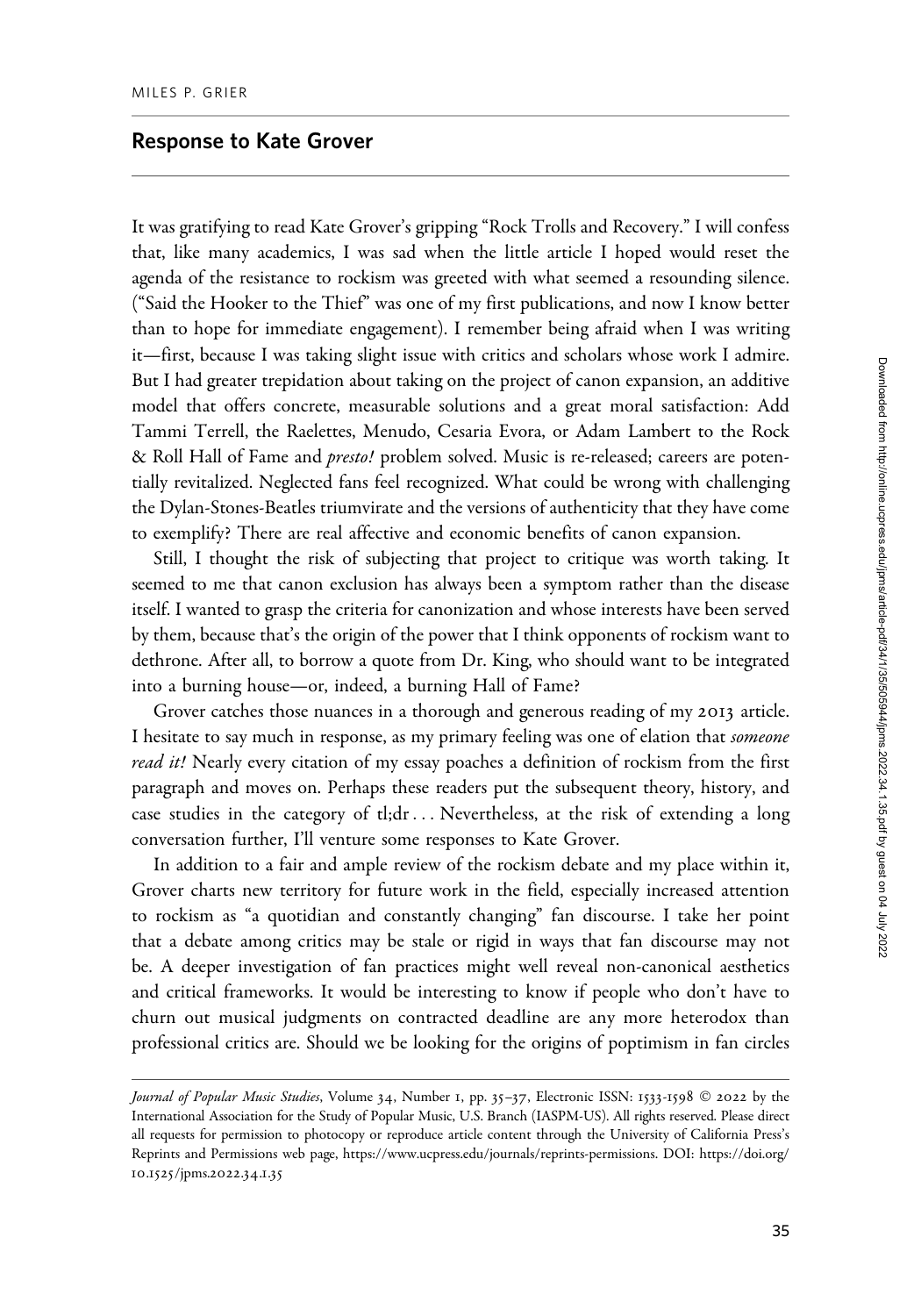before it became an official critical position? Are there now fan discourses that do not take the corrective project of poptimism as their starting point? If so, what new aesthetic criteria and political possibilities are they articulating? Grover intuits that the fans are more progressive than the critics. Mining these archives may indeed bolster her hypothesis.

Then again, I wonder if the critics and fans can be so easily separated. Every critic was first a fan, and a fan with a byline becomes a critic, right? While fans certainly can set themselves against critical dogma, fan discourse is perhaps best understood as critical debate without citations. And fandom is shaped by critics' writing even when opposed to it. Looking at the footnotes, I note that Grover pays more attention than I did to social media comments as an archive. There is certainly much to gain in analyzing that archive, although my intuition tells me that we will find familiar tendencies there. I suspect as much because I think of rockism as a local flare-up from frictions that are constitutive of white identification as it emerged under the twin conditions of liberal democracy and capitalism—conditions that shape our lived reality beyond the field of criticism. In that sense, I guess I wasn't particularly interested in music as such but in the fabrication of social identities to facilitate the maldistribution of material and symbolic goods. That the imperatives of maldistribution could attach themselves to something as non-representational as musical sound suggests the poverty of the formulation "because of the color of their skin" to get at the ways that the necessity of whiteness as an imagined community structures a whole way of life, from the way we hear to how we imagine just compensation and the right to bodily integrity.<sup>1</sup>

The matter of bodily integrity takes me to my title. Grover questions the "carceral term[s]" occupying my title and the body of the essay. I can't deny that loaded epithets for sex workers are repeated throughout the essay. I can only say that I chose the terms advisedly. The term *sex worker* emerged as a way of granting those who labor in that field the dignity that workers have struggled to obtain for the entire class. I am entirely in line with that project. In this essay, however, I wasn't interested in people but in imaginary figures. And what I found over and over again in rockist discourse was a most undignified figure also highlighted in Roderick Ferguson's influential *Aberrations in Black.*2 The question, in my mind, was what might be gained from having to embrace—or perhaps I should have said to inhabit—that figure, unsanitized and unreformed.

My effort may not have been successful with every reader, but that was the intent of maintaining the charged terms. After all, in the interview I discuss in the original essay, Dylan wasn't comparing Mick Jagger and "chick performer[s]" to a specific sex worker but to a degraded figment of a masculinist imagination. So, rather than redeeming "the prostitute," I wanted to suggest that the dignified worker is already, irrevocably, in the muck, too. And, if there's no coming clean, then perhaps a radical and transformative solidarity might be achieved by having to inhabit the stigmatized word and what it signifies.<sup>3</sup>

<sup>1</sup>. Barbara J. Fields and Karen E. Fields, "Did the Color of His Skin Kill Philando Castile?," accessed January 27, 2019, http://jacobinmag.com/2016/07[/racecraft-barbara-karen-fields-philando-castile/.](http://jacobinmag.com/2016/07/racecraft-barbara-karen-fields-philando-castile/)

<sup>2.</sup> Roderick A. Ferguson, Aberrations in Black: Toward a Queer of Color Critique (Minneapolis: University of Minnesota Press, 2004), 7–9.

<sup>3</sup>. In his influential book, Stigma, Goffman theorizes as a member of a community absent stigma but perceiving it in others. In his text, "we" always see stigma in "them." I suspect that formulation can't undo the work that stigma